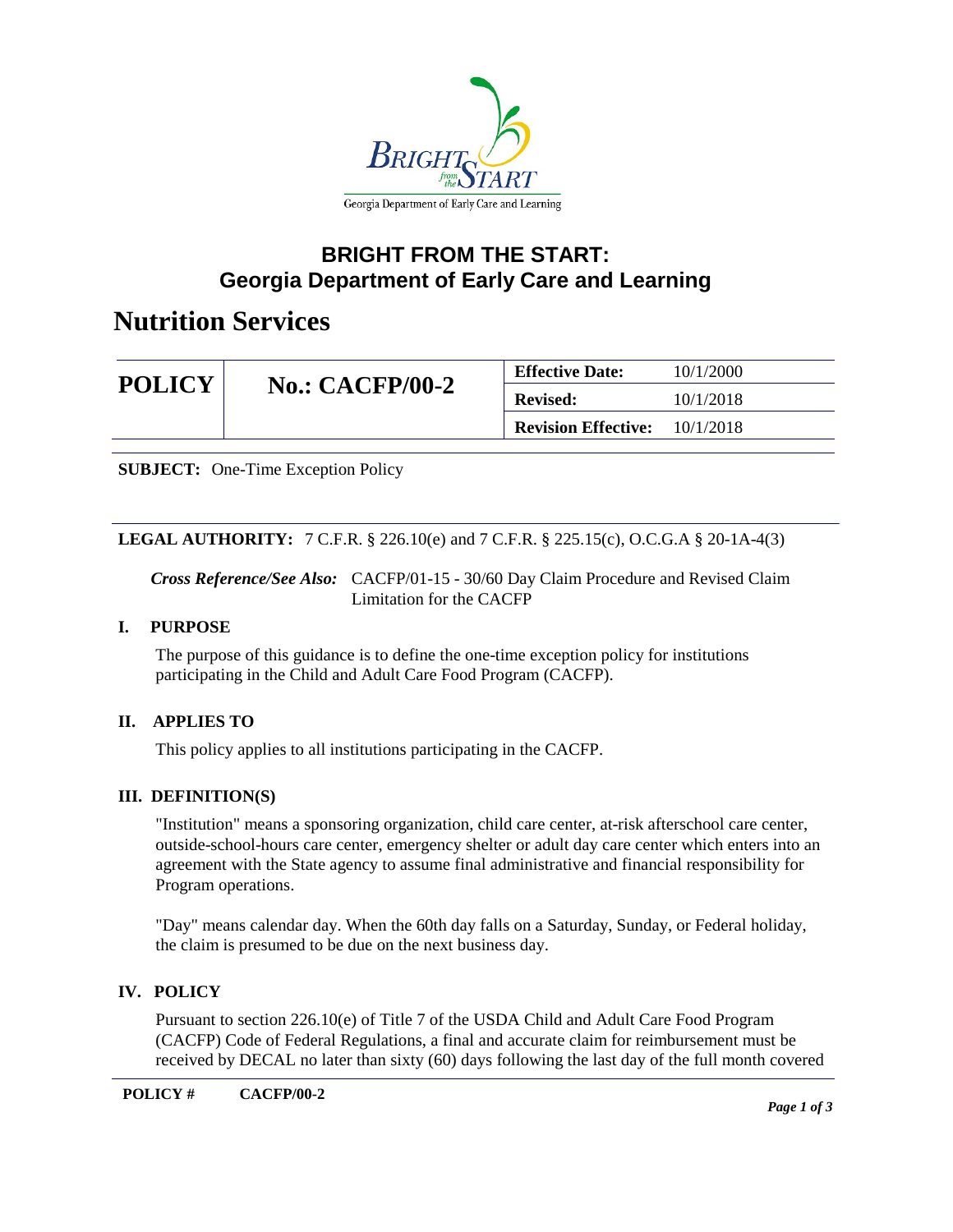# **Nutrition Services**

| <b>POLICY</b> | <b>No.: CACFP/00-2</b> | <b>Effective Date:</b>     | 10/1/2000 |
|---------------|------------------------|----------------------------|-----------|
|               |                        | <b>Revised:</b>            | 10/1/2018 |
|               |                        | <b>Revision Effective:</b> | 10/1/2018 |

by the claim. DECAL may establish shorter deadlines at its discretion. This section further states that claims not submitted within sixty (60) days shall not be paid with Program funds unless the Food and Nutrition Service (FNS) determines that an exception be awarded due to an unavoidable and/or uncontrollable situation.

For specific guidance on CACFP claim submission deadlines, please refer to DECAL Policy No. CACFP/01-15 - 30/60 Day Claim Procedure and Revised Claims Limitation for the Child and Adult Care Food Program, http://www.decal.ga.gov/CACFP/Policies.aspx.

Institutions may request a one-time exception every 36 months for one monthly original or revised claim which results in an increased reimbursement when the tardiness is due to reasons within the institution's control. Any institution requesting approval must contact DECAL's Finance Division in writing, describing the events and circumstances that prevented compliance with claim submission requirements. The explanation must include each reason for the upward adjustment causing an amount due to the institution (i.e., increasing the number of free lunches on a monthly claim). The institution must also include an action plan to correct the conditions that led to the claim's tardiness. The plan must:

- provide sufficient details on actions taken to avoid any future late claim submissions from the same or other causes;
- include a statement that the institution understands that the one-time exception is only available once in a 36-month period for each Child Nutrition Program for circumstances within its control; and
- include a signature of the institution's designated official or other senior level official as specified by DECAL.

DECAL's Finance Division will review the institution's written request and consult with USDA Southeast Regional Office (SERO) as needed. A decision will be made regarding the one-time exception request based on the circumstances and the availability of funds. If the exception is granted, DECAL will issue a payment to the participant relative to the claim month submitted for reimbursement. DECAL has discretion to approve one-time exceptions without consulting the FNSRO.

Note: The one-time exception will only be granted by DECAL for one monthly claim presuming the institution has not been previously granted an exception for that Program during the previous 36-month period. DECAL has the discretion to determine if the 36 months begins with the claim month or the approval date and will ensure the decision is consistent for all Programs.

A one-time exception may only be granted for each separate Child Nutrition Program (CNP) operated by the institution. Therefore, only one exception may be granted for CACFP and one for